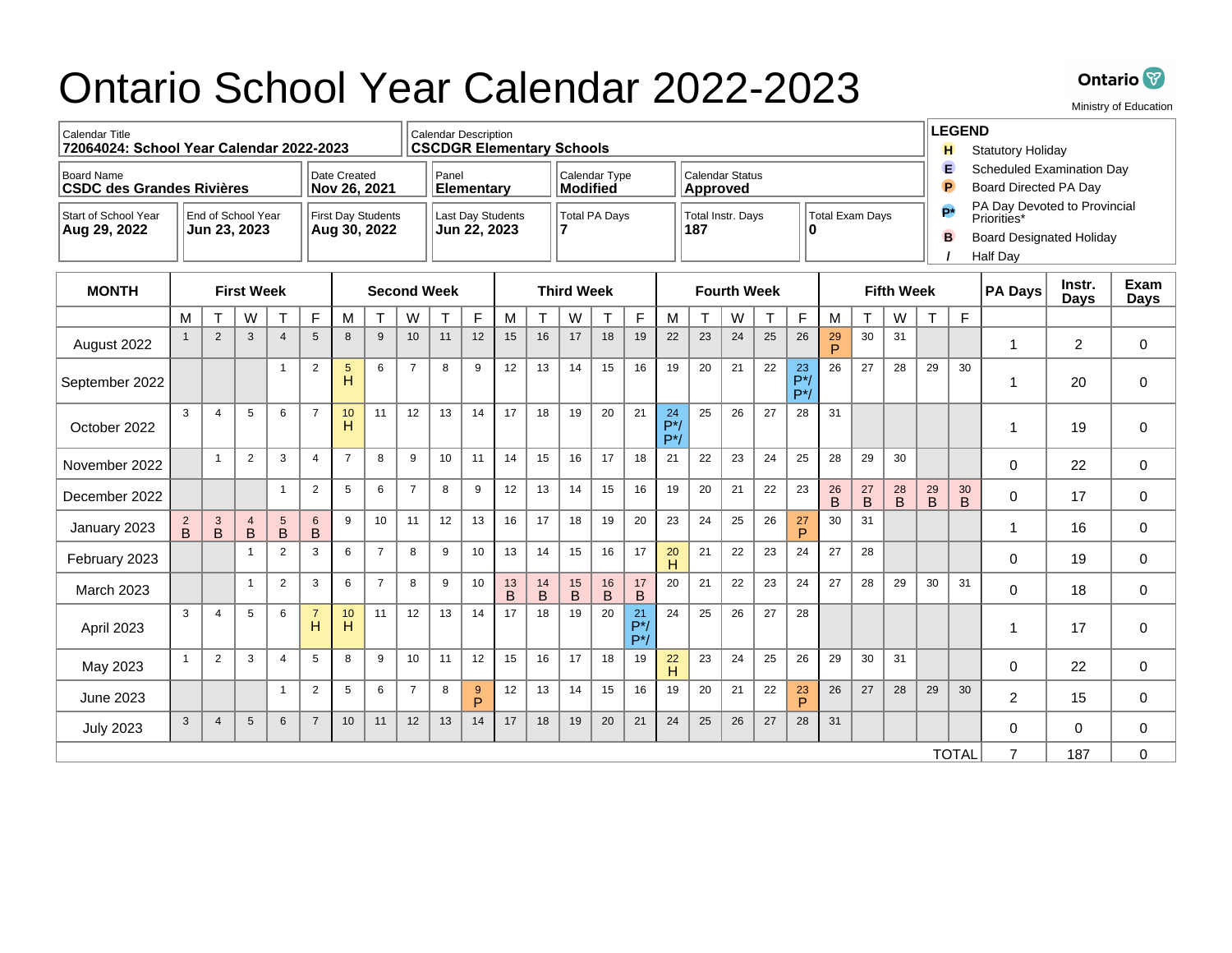## Schools assigned to this calendar:

| <b>School Name</b>                          | Town or City      | <b>School Name</b>                            | <b>Town or City</b> |
|---------------------------------------------|-------------------|-----------------------------------------------|---------------------|
| É C André-Cary                              | Kapuskasing       | É C Sacré-Coeur (Timmins)                     | Timmins             |
| E C Anicet-Morin                            | Timmins           | É C Sainte-Croix                              | Haileybury          |
| E C Anicet-Morin (Section 23)               | Timmins           | É C Sainte-Marie                              | New Liskeard        |
| É C Assomption (Earlton)                    | Earlton           | É C Sainte-Thérèse                            | Ramore              |
| É C Assomption (Kirkland Lake)              | Kirkland Lake     | E C Saint-Michel                              | New Liskeard        |
| E C Cité des Jeunes                         | Kapuskasing       | E C St-Dominique                              | Timmins             |
| E C Don-Bosco                               | <b>Timmins</b>    | É C Ste-Anne                                  | Hearst              |
| E C Georges-Vanier                          | Smooth Rock Falls | É C St-François-Xavier                        | Mattice             |
| É C Jacques-Cartier (Kapuskasing)           | Kapuskasing       | É C St-Gérard                                 | Timmins             |
| É C Jacques-Cartier (Timmins)               | Timmins           | É C St-Jude                                   | Porcupine           |
| É C l'Envolée du Nord                       | Kirkland Lake     | É C St-Jules                                  | Moonbeam            |
| E C Louis-Rhéaume                           | Timmins           | É C St-Louis (Hearst)                         | Hearst              |
| É C Notre-Dame (Foleyet)                    | Foleyet           | É C St-Louis (Virginiatown)                   | Virginiatown        |
| É C Notre-Dame-du-Rosaire (Gogama)          | Gogama            | É C Sts-Martyrs-Canadiens                     | Iroquois Falls      |
| É C Nouveau Regard (Pavillon St-<br>Joseph) | Cochrane          | É Élém virtuelle d'apprentissage du<br>CSCDGR | Timmins             |
| E C Pavillon Notre-Dame                     | Hearst            | Pavillon Thériault                            | Val Rita            |

## Professional Activity Days and Descriptions

| or City                 | <b>School Name</b>                            | <b>Town or City</b> |
|-------------------------|-----------------------------------------------|---------------------|
| skasing                 | É C Sacré-Coeur (Timmins)                     | Timmins             |
| ins                     | É C Sainte-Croix                              | Haileybury          |
| ins                     | É C Sainte-Marie                              | New Liskeard        |
| $\overline{\mathsf{n}}$ | É C Sainte-Thérèse                            | Ramore              |
| nd Lake                 | E C Saint-Michel                              | New Liskeard        |
| skasing                 | É C St-Dominique                              | Timmins             |
| ins                     | É C Ste-Anne                                  | Hearst              |
| th Rock Falls           | É C St-François-Xavier                        | Mattice             |
| skasing                 | É C St-Gérard                                 | Timmins             |
| ins                     | E C St-Jude                                   | Porcupine           |
| nd Lake                 | E C St-Jules                                  | Moonbeam            |
| ins                     | É C St-Louis (Hearst)                         | Hearst              |
| эt                      | É C St-Louis (Virginiatown)                   | Virginiatown        |
| ma                      | É C Sts-Martyrs-Canadiens                     | Iroquois Falls      |
| ane                     | É Élém virtuelle d'apprentissage du<br>CSCDGR | Timmins             |
|                         | Pavillon Thériault                            | Val Rita            |

| Date              | Topic(s)                                                                                   | <b>Description</b> |
|-------------------|--------------------------------------------------------------------------------------------|--------------------|
| Aug 29, 2022      | IREPORT CARD<br>PREPARATION/REPORTING TO<br><b>PARENTS/ONGOING</b><br><b>COMMUNICATION</b> |                    |
| Sep 23, 2022 (AM) | Learning Recovery - Learning<br>recovery and renewal                                       |                    |
| Sep 23, 2022 (AM) | Learning Recovery - Student<br>mental health and well-being                                |                    |
| Sep 23, 2022 (PM) | Learning Recovery - Early reading<br>and mathematics                                       |                    |
| Sep 23, 2022 (PM) | Learning Recovery - Supporting<br>de-streamed classrooms                                   |                    |
| Oct 24, 2022 (AM) | STEM - STEM education (STEM-<br>related curricula)                                         |                    |
| Oct 24, 2022 (PM) | <b>STEM - Connections to skilled</b><br>trades and apprenticeships                         |                    |
| Jan 27, 2023      | SPECIAL EDUCATION                                                                          |                    |